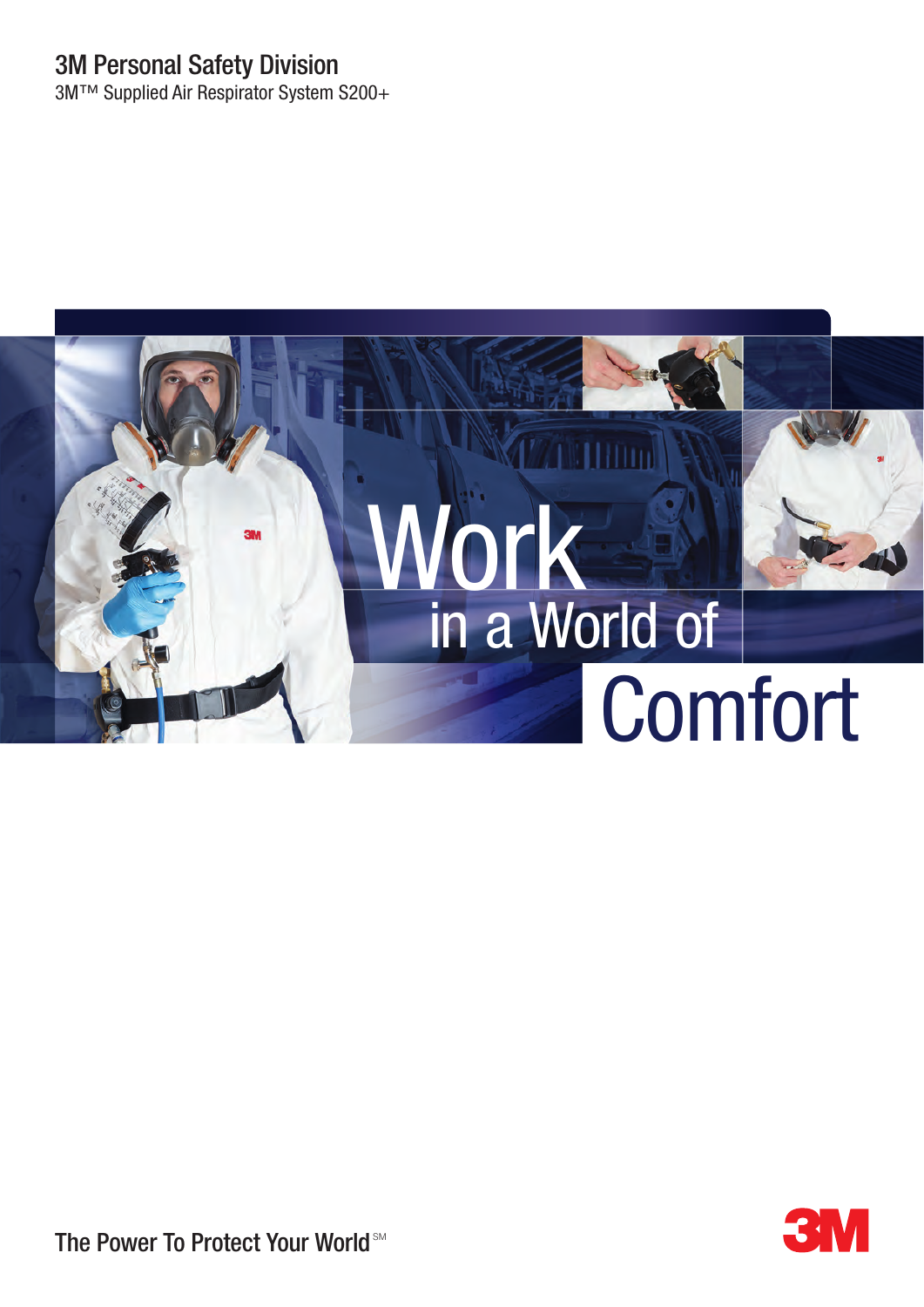# 3M™S-200+ Supplied Air Respirator System The New

Engineered for comfort and security

#### Introduction

The 3M™ Supplied Air Respirator System S-200+ is a comfortable and versatile supplied air respirator system for use with a wide range of 3M™ Half and Full Face Reusable Masks. The S-200+ System can be used as a standard airline respirator system or in dual-mode with filter back-up when air supply is disconnected.

Engineered to deliver additional comfort and security, the S-200+ features doubleaction safety couplings to help minimise the risk of accidental disconnection during use and an adjustable airflow feature so you can control the air across your face for maximum comfort.

### Applications

The S-200+ System, when used with an approved 3M™ Face Mask provides respiratory protection against:

- Particles e.g. fine dusts, aerosols, paint spray or metal fume
- Gases and vapours
- Particles, gases and vapours combined

|  | <b>Application</b>         | <b>Typical Industry</b>       |
|--|----------------------------|-------------------------------|
|  |                            | <b>General Transport</b>      |
|  |                            | Automotive & Aerospace        |
|  | Spray Painting             | Metal Fabrication             |
|  |                            | Shipbuilding                  |
|  |                            | Oil and Gas                   |
|  | Glass Fibre<br>Fabrication | Boat Building                 |
|  |                            | Wind Turbine<br>Manufacturing |
|  | <b>Powder Coating</b>      | <b>Metal Fabrication</b>      |
|  |                            | Pharmaceutical                |
|  | Material<br>Handling       | Chemical                      |
|  |                            | Agrochemical                  |
|  |                            | Laboratory                    |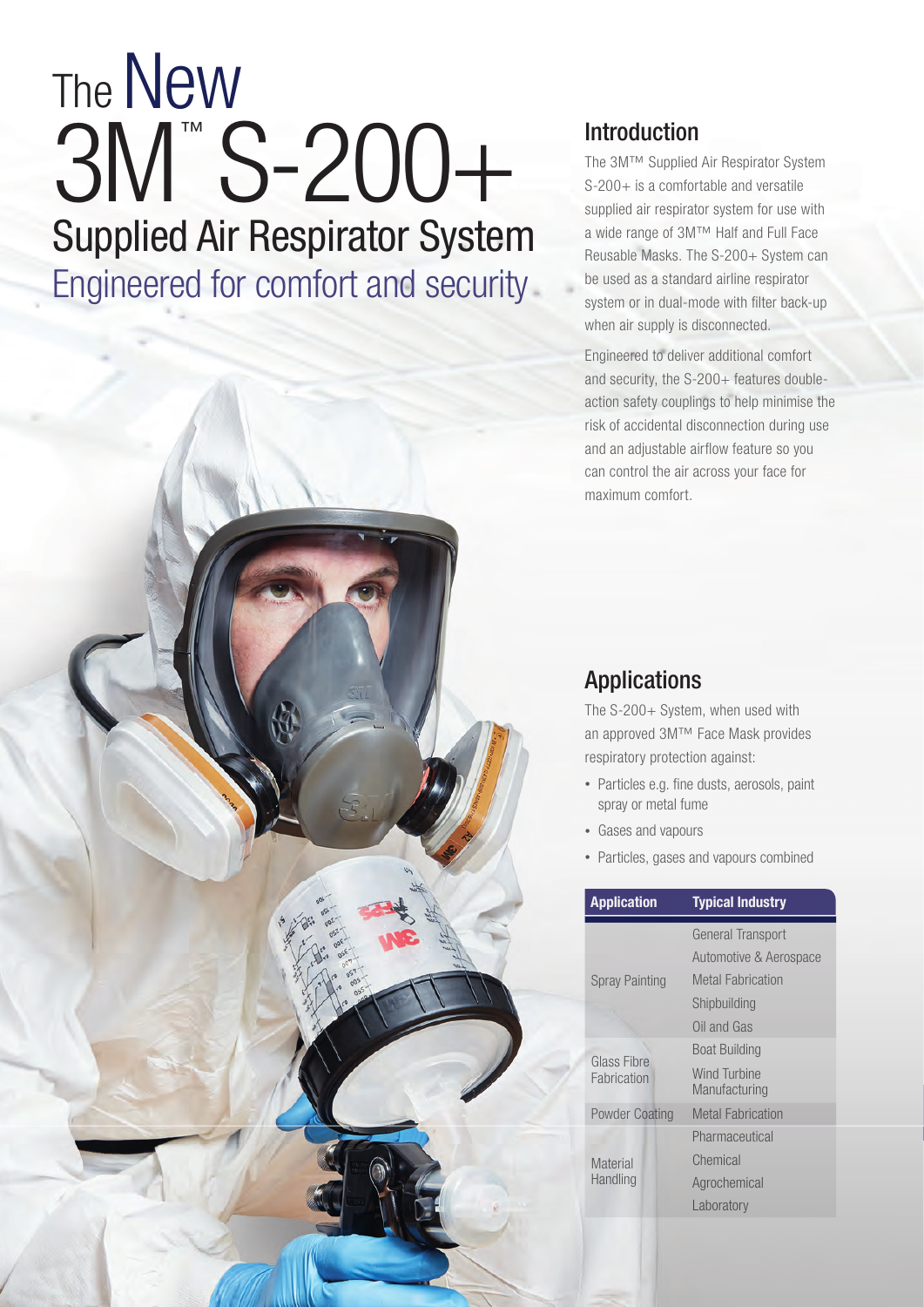### Features and Benefits

#### NEW! ATEX Tested

- Assessed in accordance with the requirements of the ATEX directive and in accordance with EN13463-1 for nonelectrical equipment.\*
- Suitable for use in IIB 2GD environments under certain conditions. Please see relevant user instructions for further details.

#### Quick and Easy Maintenance

• Easy to maintain, spare parts are quick, easy and intuitive to replace



#### Cool and Comfortable

• Lightweight and balanced system with a constant flow of air across the face for a cooler and more comfortable wear

#### Adjustable Airflow -

• Lockable airflow adjustment knob giving you full control of a range of input pressure

#### NEW! Double Action Couplings

- Help to minimise the risk of accidental disconnection during use giving you enhanced confidence in protection
- Stainless Steel CAST Connection, offering improved corrosion resistance in tough conditions

#### NEW! Flow Check Bag FCB-01

• The S-200+ includes a Flow Check Bag allowing you to conduct a simple pre-use check to ensure that the correct amount of air is being delivered - giving you peace of mind

#### Top Performance

- Tested and approved to EN 14594:2005
- Meets the highest level of protection. Class 4B for continuous flow supplied air respirators when fitted to a full face mask\*\*

#### Easy Movement

- Low profile, narrow-bore breathing tube for ease of movement
- Helps to reduce interference with your work

#### Easy to Connect -

• Robust, proven bayonet connection to the facepiece and filter provides easy fitting with confidence of security



\*\* When used with a 3M™ recommended Full Face mask the product meets the requirements for a class 4A/B device. When used with a 3M™ recommended Half Face mask the product meets the requirements for a class 3A/B device.

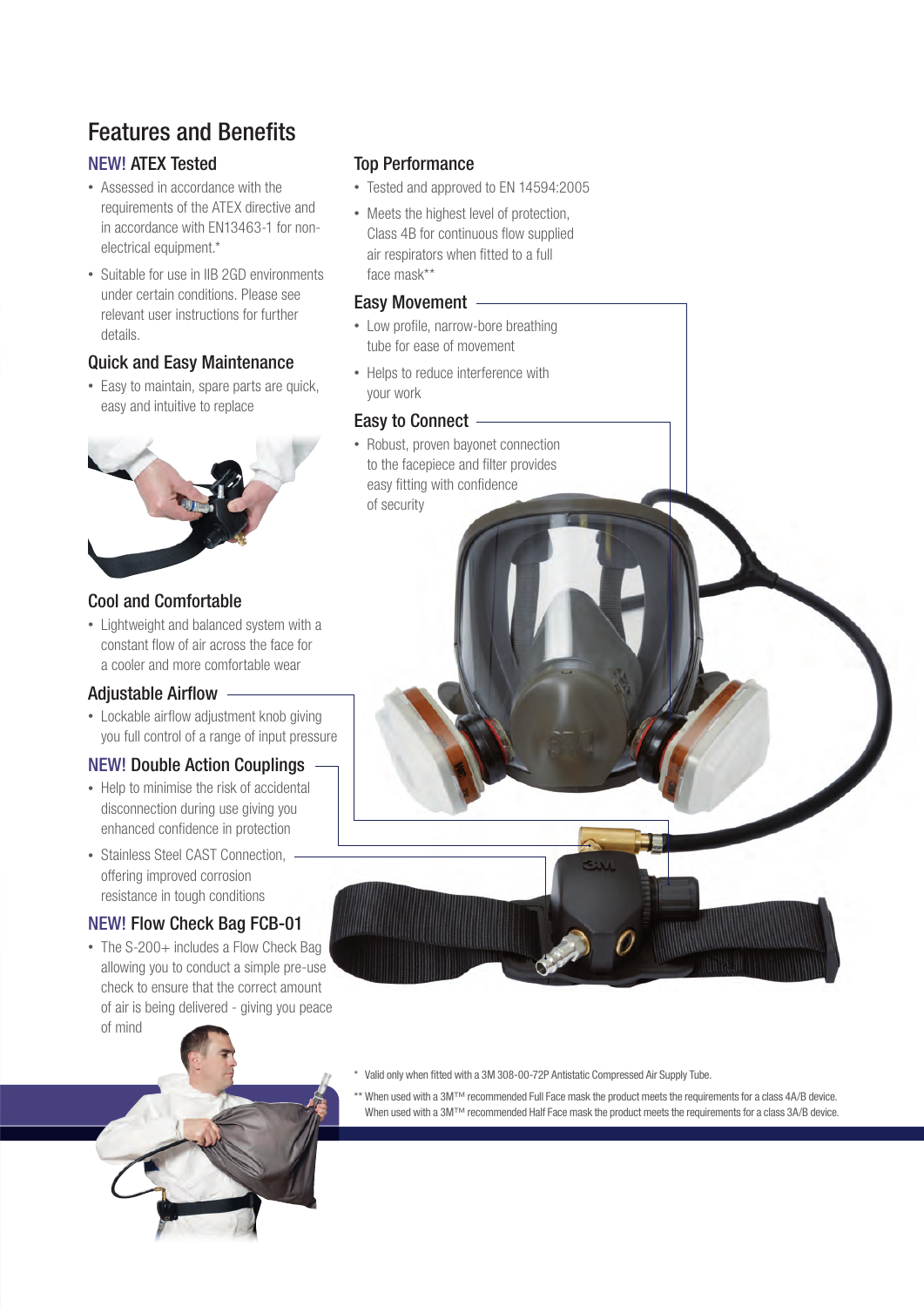## Select Your Individual Respirator System:

- 1 | Select your S-200+ air delivery unit
- 2 Select your half face or full face mask
- 3 Select your filters (for use in dual-mode)
- 4 | Select the appropriate air supply tube
- **5** I Select your accessories and air tools (optional)

### 1 Select the S-200+ Air Delivery Unit



### 2 Select a Half Face or Full Face Mask

The S-200+ System can be combined with a wide range of 3M Masks:



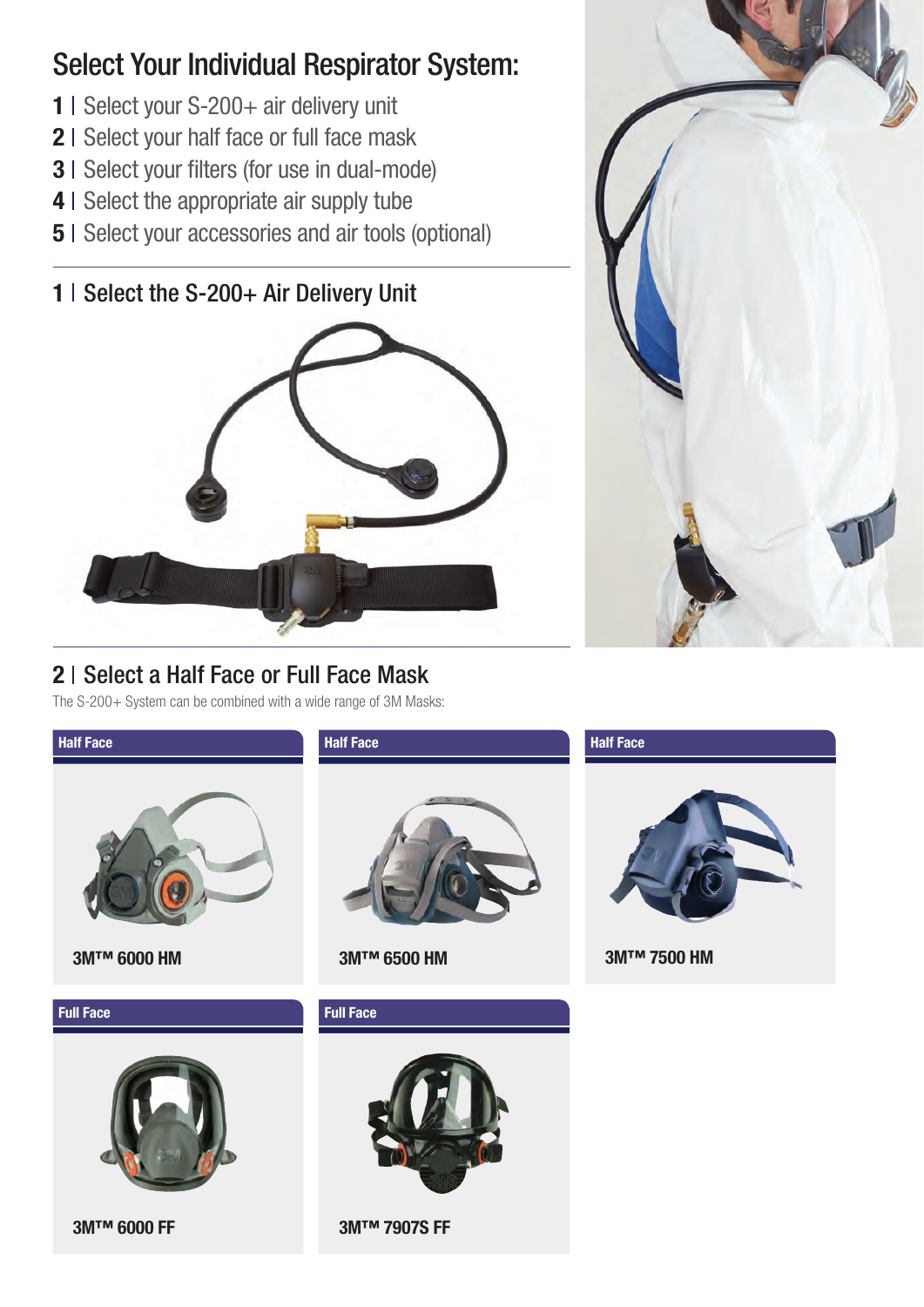| <b>Gas &amp; Vapour Filter</b>                                                                                                               | <b>Gas &amp; Vapour Filter</b>                                                                                                                                  | <b>Gas &amp; Vapour Filter</b>                                                                                                | <b>3   Select your filters</b><br>(if used in Dual Mode)<br>The 3M™ Respirator System S-200+ can be used<br>as a standard airline respirator or in dual-mode with<br>a wide range of 3M™ filters that provide continuous<br>protection when the air supply is disconnected. |
|----------------------------------------------------------------------------------------------------------------------------------------------|-----------------------------------------------------------------------------------------------------------------------------------------------------------------|-------------------------------------------------------------------------------------------------------------------------------|-----------------------------------------------------------------------------------------------------------------------------------------------------------------------------------------------------------------------------------------------------------------------------|
| <b>3M™ 6051</b><br>Organic Gases and<br>Vapours (boiling<br>point $>65^{\circ}$ C) up to<br>1000ppm (A1)                                     | 3M™ 6054<br>Ammonia and<br>Ammonia based<br>Gases and vapours<br>(K1)                                                                                           | 3М™ 6055<br>Organic Gases and<br>Vapours (boiling<br>point $>65^{\circ}$ C) up to<br>5000ppm (A2)                             |                                                                                                                                                                                                                                                                             |
| <b>Gas &amp; Vapour Filter</b>                                                                                                               | <b>Gas &amp; Vapour Filter</b>                                                                                                                                  | <b>Gas &amp; Vapour Filter</b>                                                                                                | <b>Combination Filter</b>                                                                                                                                                                                                                                                   |
| <b>3M™ 6057</b><br><b>Combination Organic</b><br>Gases and Vapours<br>(boiling point $>65^{\circ}$ C),<br>Inorganic and Acid<br>Gases (ABE1) | <b>3M™ 6059</b><br><b>Combination Organic</b><br>Gases and Vapours<br>(boiling point $>65^{\circ}$ C),<br>Inorganic, Acid and<br>Ammonia based Gases<br>(ABEK1) | <b>3M™ 6075</b><br>Organic Gases and<br>Vapours (boiling<br>point $>65^{\circ}$ C) plus<br>formaldehyde (up to<br>10ppm) (A1) | <b>3M™ 6096</b><br>Organic Gases and<br>Vapours (boiling point<br>>65°C), Mercury<br>and Particulates<br>(A1HgP3R)                                                                                                                                                          |
| <b>Particulate Filter</b>                                                                                                                    | <b>Particulate Filter</b>                                                                                                                                       | <b>Particulate Filter</b>                                                                                                     | <b>Filter Retainer</b>                                                                                                                                                                                                                                                      |
| 3M™ 2135<br>Particulate Filter (P3R)                                                                                                         | 3M™ 2138<br>Particulate Filter +<br>nuisance vapours<br>(P3R)                                                                                                   | <b>3M™ 5935</b><br>Particulate Filter (P3R)                                                                                   | <b>3M™ 501</b><br>5000 Series Filters<br>can be used with<br>6000 Series Filters<br>for combined gas and<br>particulate protection<br>in conjunction with a<br>501 Filter Retainer                                                                                          |

### 4 | Select your Air Supply Tube



Part No: 308-00-40P

7.5m Light Duty CAST



Part No: 308-00-30P

10m Standard Duty CAST



#### Part No: 308-00-31P

30m Standard Duty CAST



Part No: 308-00-72P

10m Standard Duty, antistatic, heat resistant CAST



Part No: 530-12-81P3

 Note: you also need the 3/8" BSP Rectus 95 Coupling Set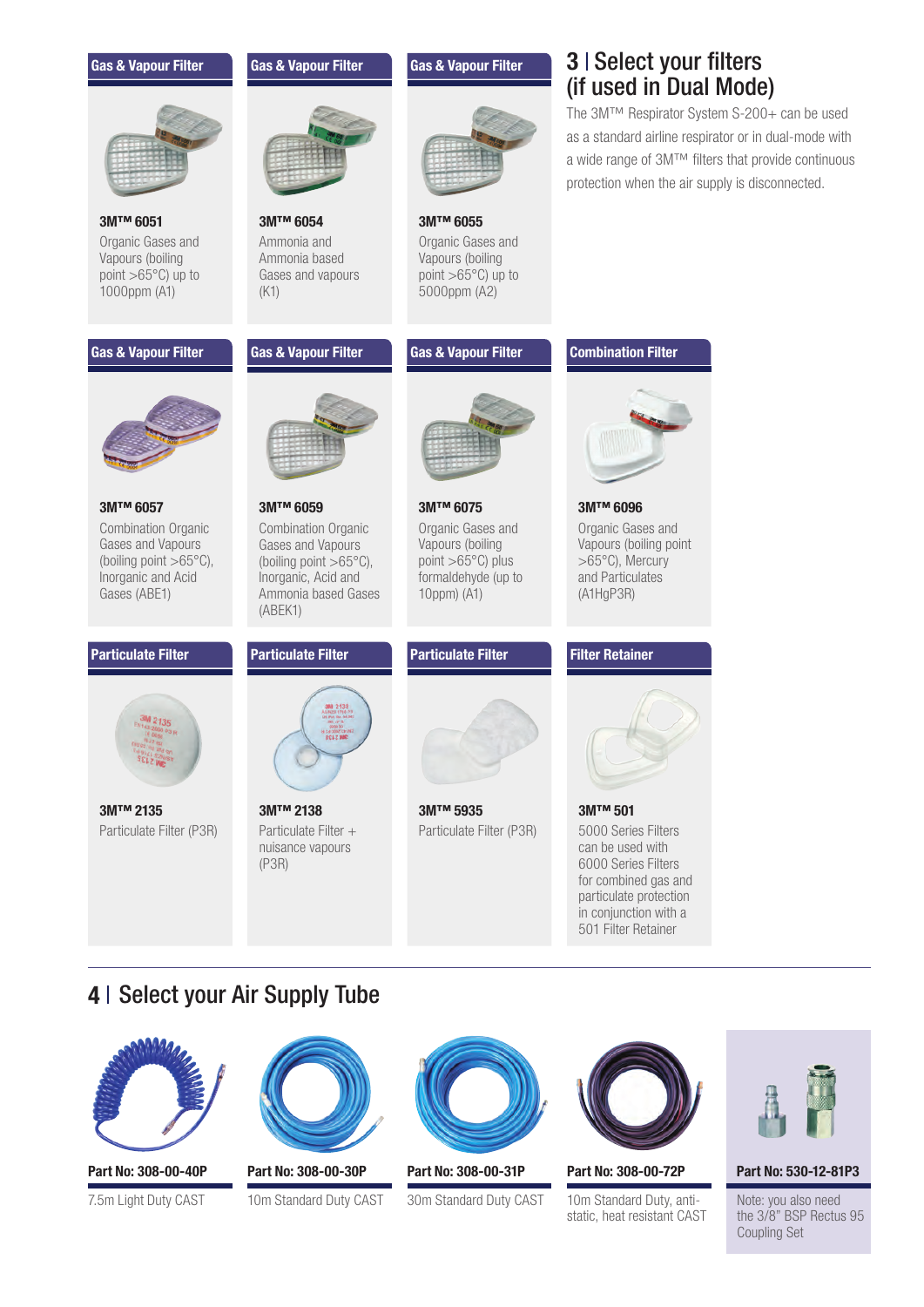### **5** | Accessories

### 3M™ Aircare™ Filtration Unit

The 3M™ Aircare™ Filtration Unit can be combined with the S-200+ Supplied Air Respirator System. The three-stage filtration system supplies highest quality air to the Supplied Air Respirator System and compressed air tools by removing water and oil aerosols, particles and odours from the facility-supplied compressed air.

#### Air Filtration Unit



3M™ Aircare™ Filtration Unit ACU-03 (Wall mounted)

#### Air Filtration Unit



3M™ Aircare™ Filtration Unit ACU-04 (Free standing)

#### Branch Sets

The branch sets allow you to connect two or three users to the same 3M Aircare™ Filtration Unit.



2-Way Branch Set 3/8" female pipe thread BSP, incl. 3/8" BSP adapters Part No: 312-03-01P3



3-Way Branch Set 3/8" BSP, incl. 3/8" BSP adapters Part No: 312-03-00P3

### 3M™ 107 Carry Bag

Premium storage solution for your storing your S-200+ Air Delivery Unit, mask, filters, air tools and accessories:

- Premium quality materials/fasteners
- Rigid panels for durability and robustness, yet still lightweight
- Place name holder for customisation
- Adjustable carry strap to make carrying PPE and equipment easier

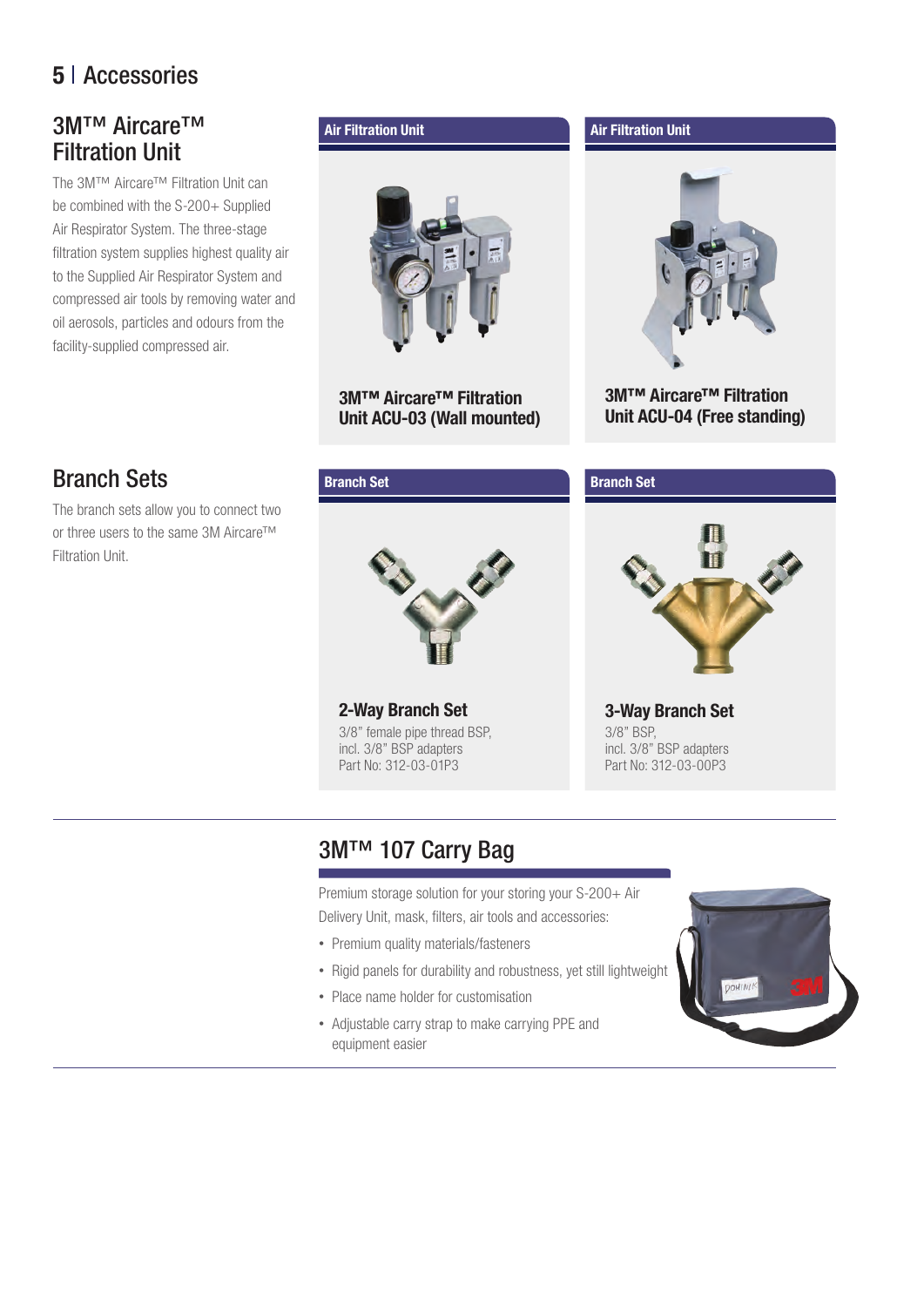### Auxiliary Air Tools

A wide range of air tools can be fitted to the 3M™ S-200+ Supplied Air Respirator System eliminating the need for multiple airlines when working.

The chart below shows the amount of air available for auxiliary air tool use when the 3M™ S-200+ Supplied Air System is set to its minimum flow setting. 3M recommends that auxiliary air tools are only used in combination with the S-200+ Supplied Air System between 4.5 and 7 Bar. Note: Increased flow to the mask will reduce the air available to the auxiliary air tool at any given pressure. Always ensure that the air tool to be used with the S-200+ is compatible for use and can deliver the performance required.



### 3M™ Accuspray™ System

The 3M™ Accuspray™ System is compatible for use with the 3M™ S-200+ Supplied Air Respirator System.

- Gives like-new spray gun performance on demand
- Innovative technology gives efficient and economical application of primer with each atomising head delivering a large usable pattern
- Very low overspray and exceptional atomisation

For full performance details and user instructions, please see all information for use of the 3M™ Accuspray™ System before use.